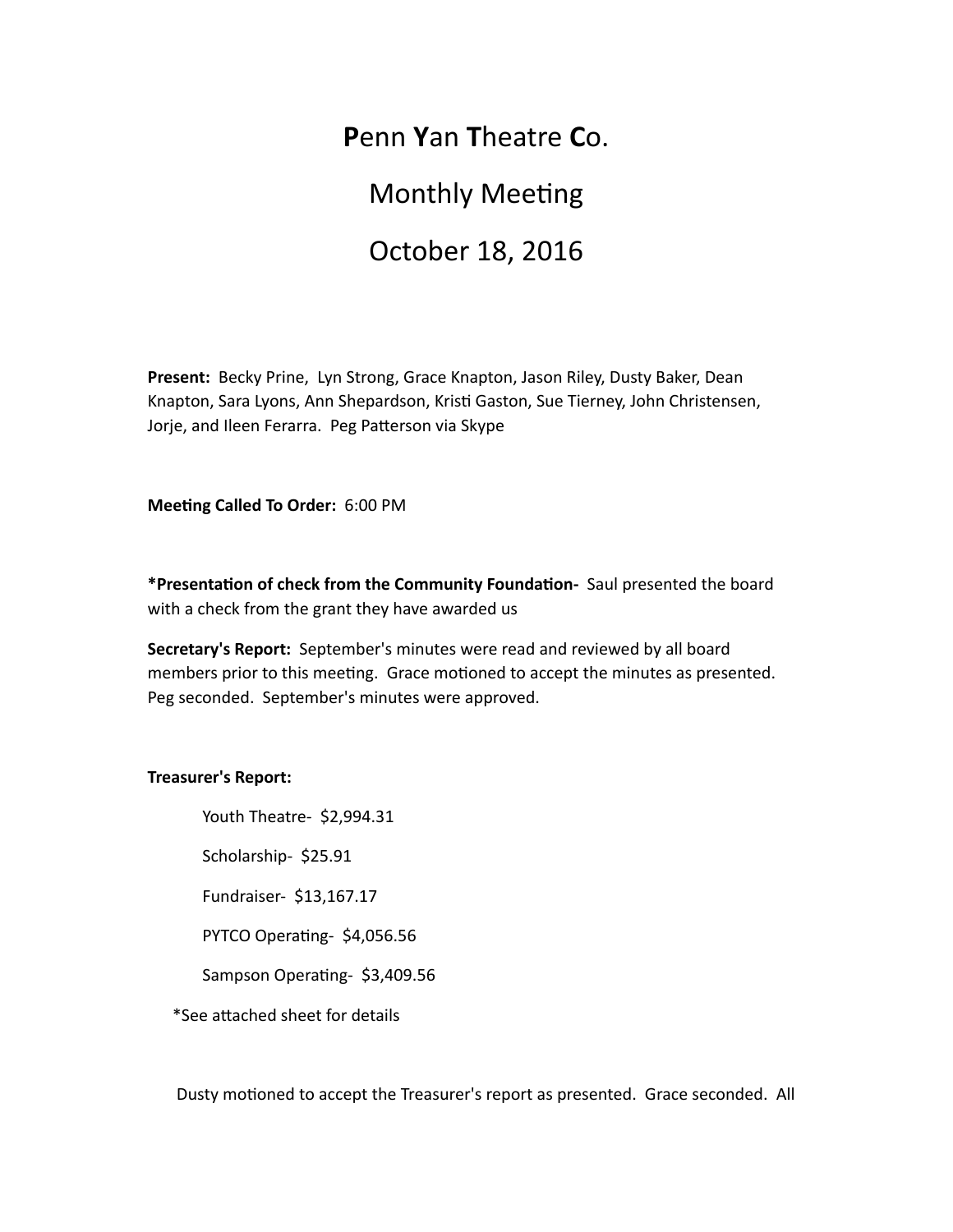in favor- motion passed.

## **Sampson Update:**

A) "Open the Doors Campaign"- We have recieved the check from the grant and are hoping to recieve a matching grant. A picture of the grant being presented to the board will be in the paper.

- B) Pole Barn- is FULL!
- C) Champlin St. House- Dale Lane is going to try to get the appraisers to donate their work. We are waiting to hear back. The bill from the lawyer that was reviewing and answering our questions has come in. She is charging us \$500. Ann will pay the bill out of the Sampson Operating Account.

## **Old Business and Updates:**

A) Carolyn Bick Update- We are all set with her time. Peg will rework the final report and send it in. Carolyn will write our appeal letter. Tara will design letterhead and have it finalized by November

B) Committee Update-

\*Website- Dusty and Kristy have spoken to Andy and have made a lot of progress. Andy has sent two design ideas and Dusty and Kristy shared our ideas. They combined our ideas and sent a new landing page. Theyy encorporated our logo colors. Reagan suggested that we use a vertical navigation on the left side and then put our phone number, email, ect. At the bottom of the navigation- this will stay on every page. John suggested that we make our logo larger so that it is not smaller than ads- Dusty will pass this on to Reagan. We will have 20 pictures on the carosel. Becky has given Dusty a lot of static content to put on the site. The "Plan your visit" link should link to the Chamber of Commerse for hotels, Breweries, the college.

Dusty looked at possible Domains-

PYTCo.org, Pennyan theatre company.com, Pennyan theatre.com, Pennyantheatrecompany.org, Pennyantheatre.org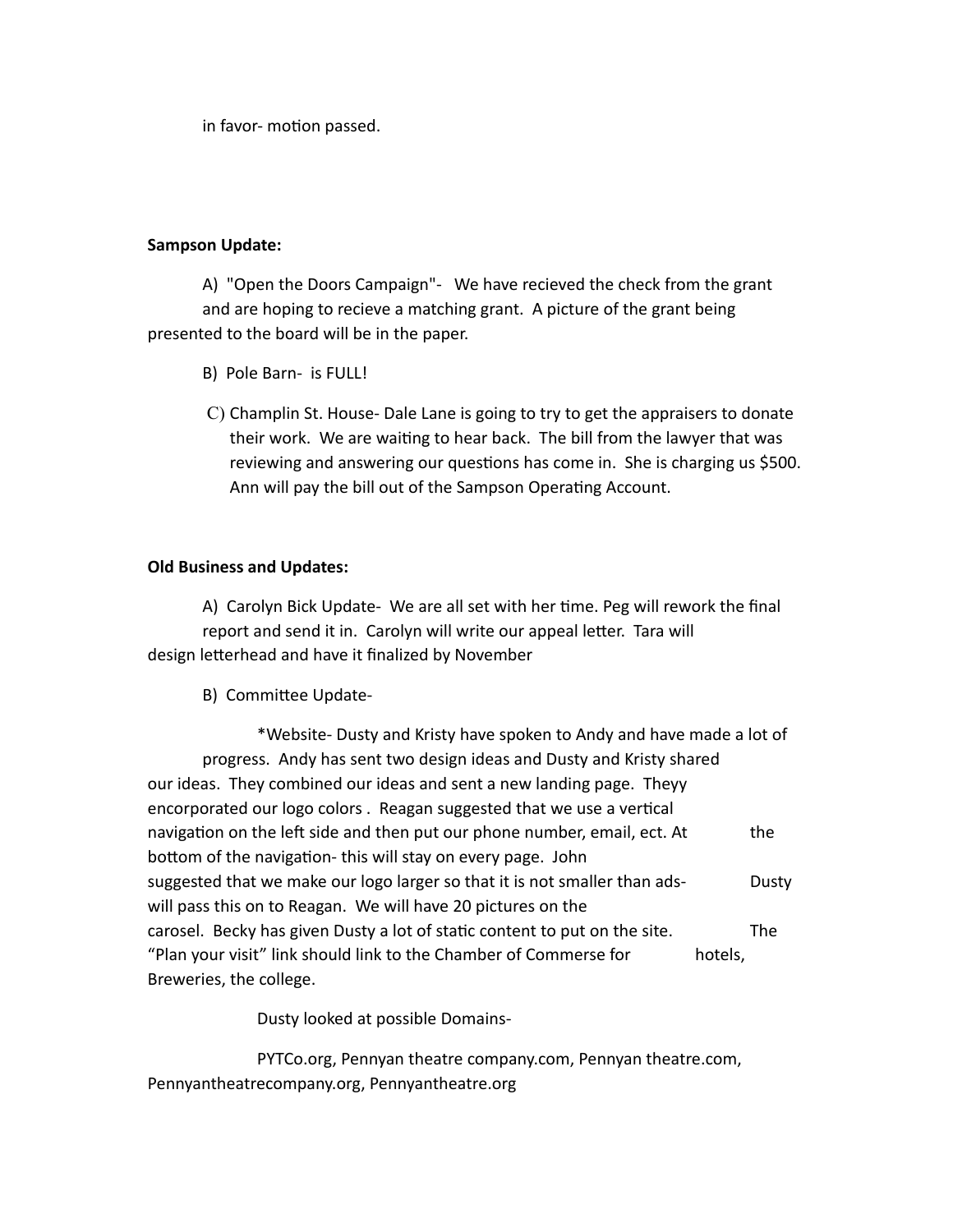all above domains are \$12 per year. Grace motioned to purchase all five domains. Ann seconded. Board approved. Dusty will purchase

Dusty also found a site called Picup that can manage our phone number and email. Our new phone number is (585)296-8998. This number will go to Becky's phone. There is options for transfers to go to individuals depending on the catagory. 1) will go directly to Becky

2) General Info- will go to Becky and Dusty

3) Donations-will go to Becky and Grace

4) Tickets- will go to Becky and Grace

5)Costumes- will go to Grace and Ann

6) Sampson Theatre- will go to Dean

Our email will be PYTCo1978@gmail.com (password- 1978PYTCo)

 $\text{C}$ ) Haunted House- going well. Thursday at 5 PM the Code Enforcemnt Officer will be there for a walk through

D) Summer Season Production Team-

Missy Blauvelt is interested in co-directing with Becky. Sarah has agreed to be the stage manager. Becky has already text Bryan Cerow about being the music director. Grace wil directed the youth production again this year. Becky will talk to Mark at Keuka College to see if they are interested in doing anything together.

> E)Simon- Rachel is getting him the cord he requested for christmas so we will just rent one for The Christmas Carol

#### **New Business:**

- A) Phone number system- see above Picup info.
- B) November meeting- executive officers will meet instead of having a board